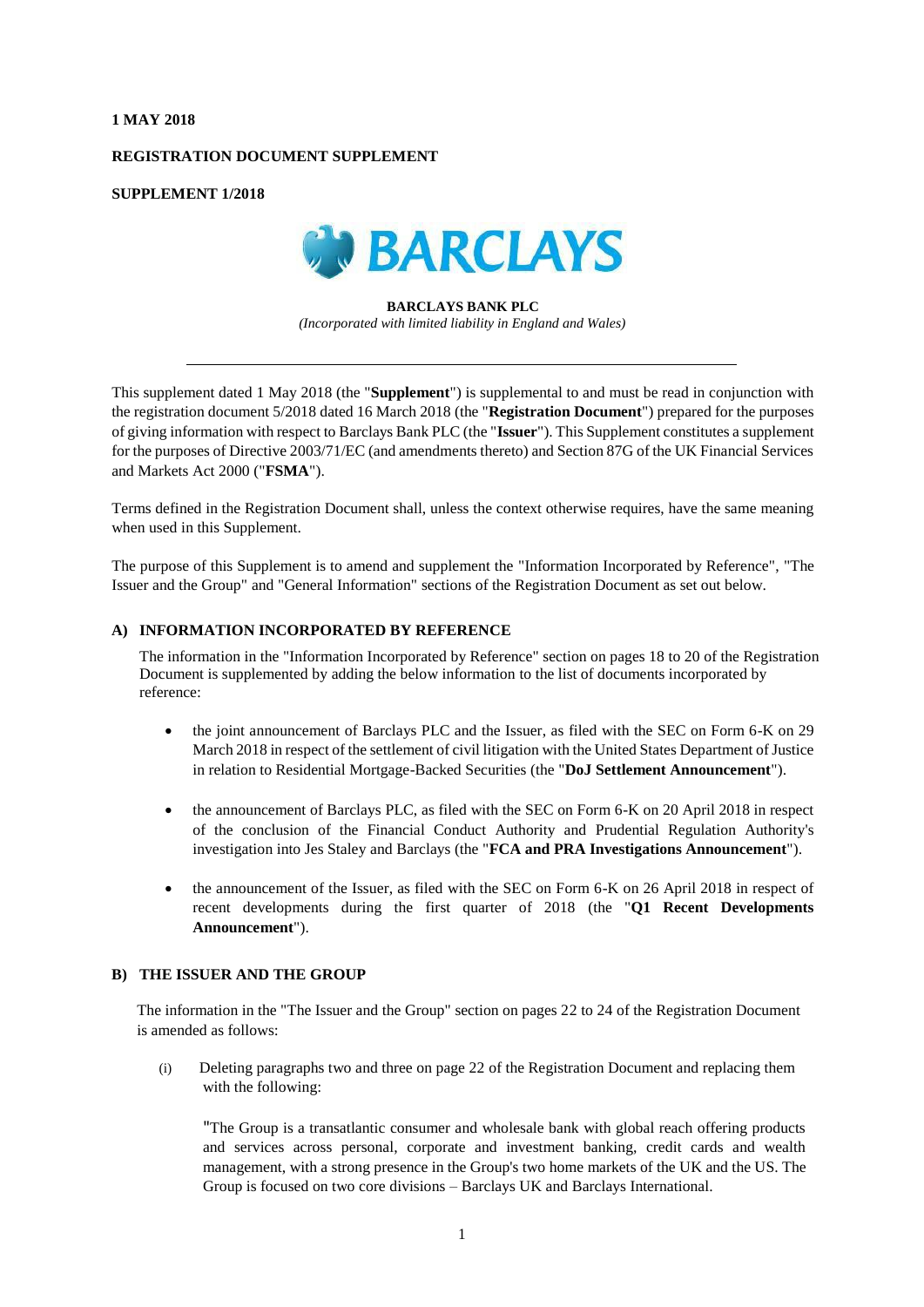Both Barclays UK and Barclays International have historically operated within the legal entity Barclays Bank PLC. However, on 1 April 2018 the Barclays UK division formally separated into a new legal entity – the UK Ring-fenced Bank, which is the Group's UK ring-fenced bank. The UK Ring-fenced Bank offers everyday products and services to retail and consumer customers and small to medium sized enterprises based in the UK. Products and services designed for the Group's larger corporate, wholesale and international banking clients will continue to be offered by Barclays International from within the Issuer. The UK Ring-fenced Bank will operate alongside, but have the ability to take decisions independently from, the Issuer as part of the Group under Barclays PLC."

(ii) Amending the fourth sentence in paragraph 4 on page 22 of the Registration Document, as follows:

deleting "A1 by Moody's Investors Service Ltd" and replacing it with "A2 by Moody's Investors Service Ltd".

(iii) Deleting the paragraph under the heading "Legal Proceedings" on page 22 and replacing it with the following:

"For a description of the governmental, legal or arbitration proceedings that the Issuer and the Group face, see (i) Note 27 (Provisions) and Note 29 (Legal, competition and regulatory matters) to the financial statements of Barclays PLC on pages 237 to 238 and pages 239 to 247, respectively, of the Joint Annual Report, (ii) the DoJ Settlement Announcement and (iii) the FCA and PRA Investigations Announcement."

(iv) Deleting the information under the sub-heading entitled "Directors" on pages 23 to 24 of the Registration Document and replacing it with the following updated information:

The Directors of the Issuer, each of whose business address is 1 Churchill Place, London E14 5HP, United Kingdom, their functions in relation to the Issuer and their principal outside activities (if any) of significance to the Issuer are as follows:

| <b>Name</b>          | $Function(s)$ within the Issuer                          | Principal outside activities                                                                                                                                                                                                                                                                                 |
|----------------------|----------------------------------------------------------|--------------------------------------------------------------------------------------------------------------------------------------------------------------------------------------------------------------------------------------------------------------------------------------------------------------|
| Sir Gerald Grimstone | Chairman                                                 | Non-Executive Director, Barclays<br>PLC; Chairman, Standard Life<br>Aberdeen plc; Non-Executive<br>Board Member, Deloitte NWE<br>LLP; Lead non-executive,<br>Ministry of Defence; Member,<br>Financial Services Trade and<br>Investment Board;<br>Board<br>Advisor, Abu Dhabi Commercial<br><b>Bank PJSC</b> |
| James Staley         | Chief Executive Officer and<br><b>Executive Director</b> | Group Chief Executive Officer<br>and Executive Director, Barclays<br>PLC; Member, Institute<br>- of<br>International Finance, Inc.                                                                                                                                                                           |
| Tushar Morzaria      | Chief Finance Officer and<br><b>Executive Director</b>   | Group Finance Director<br>and<br>Executive Director, Barclays<br>PLC; Member, Main Committee<br>of the 100 Group                                                                                                                                                                                             |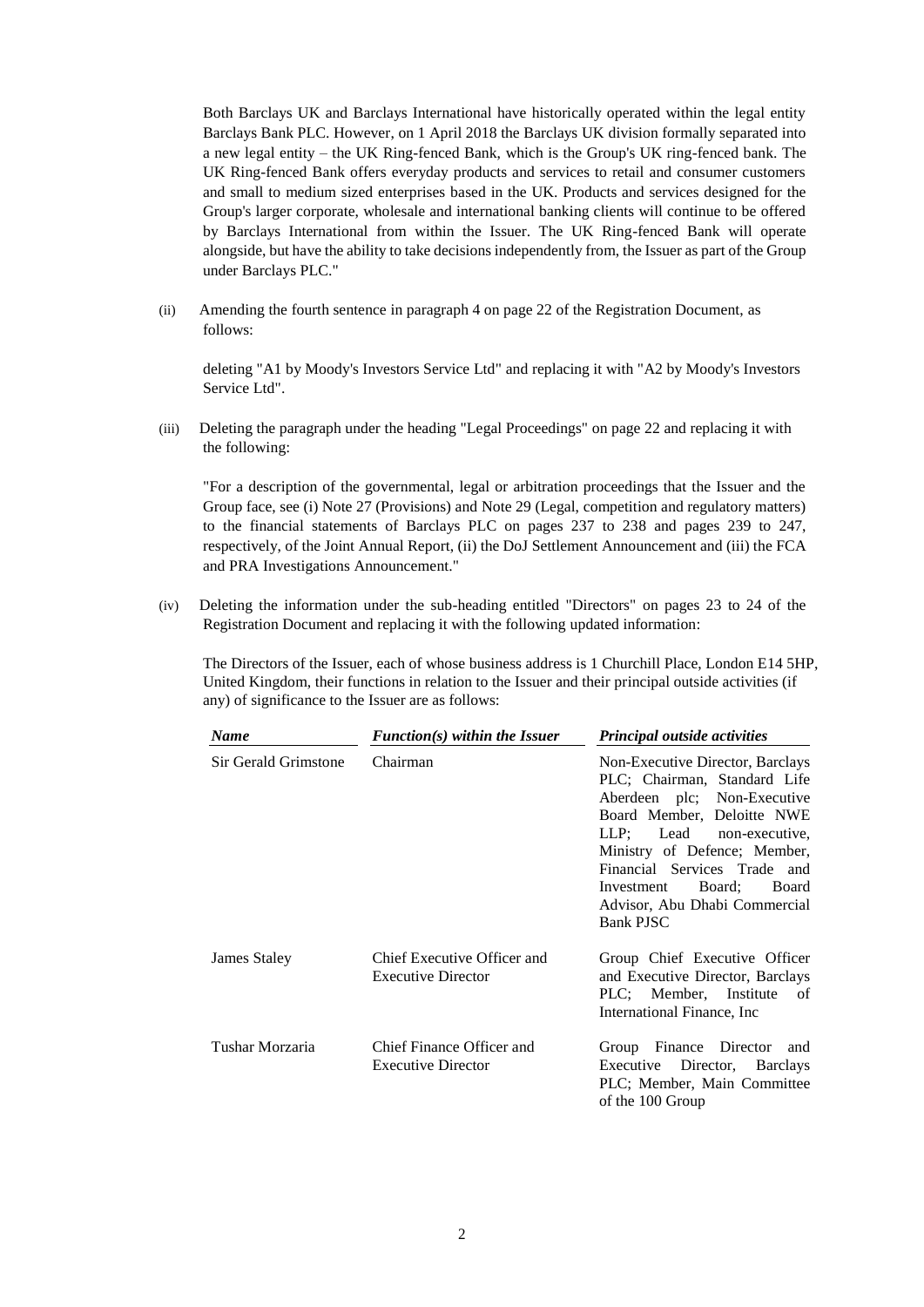| Name                                | $Function(s)$ within the Issuer | Principal outside activities                                                                                                                                                                                                                                                                                                                                                                                               |
|-------------------------------------|---------------------------------|----------------------------------------------------------------------------------------------------------------------------------------------------------------------------------------------------------------------------------------------------------------------------------------------------------------------------------------------------------------------------------------------------------------------------|
| Tim Throsby                         | President                       | Director, Human Dignity Trust;<br>Director,<br>Ark Oval<br>Primary<br>Croydon;<br>Academy<br>Member,<br>Adjuvo                                                                                                                                                                                                                                                                                                             |
| Peter James Bernard                 | Non-Executive Director          | Non-Executive Director, Barclays<br>US LLC; Executive Director,<br>Root Capital Inc; Non-Executive<br>Director, Massachusetts Audubon<br>Society; Non-Executive Director,<br>Windrose Advisors; Member of<br>the Board of Trustees and the<br>Investment Committee. Bowdoin<br>College                                                                                                                                     |
| Helen Anne Keelan                   | Non-Executive Director          | Chairman, Barclays Bank Ireland<br>PLC; Non-Executive Director,<br>Capital<br>Barclays<br>Securities<br>Limited; Non-Executive Director,<br>Group Limited;<br>PM.<br>Non-<br>Executive<br>Director,<br>Liberty<br>Insurance DAC; Non-Executive<br>Director,<br>Life<br>Standard<br><b>International DAC</b>                                                                                                                |
| Maria Del Carmen<br>Richter         | Non-Executive Director          | Non-Executive<br>Director,<br>AngloGold<br>Ashanti;<br>Non-<br>Executive Director, Rexel; Non-<br>Executive<br>Director, Bessemer<br>Trust                                                                                                                                                                                                                                                                                 |
| Jeremy Scott                        | Non-Executive Director          | Vice Chairman, Parker Fitzgerald                                                                                                                                                                                                                                                                                                                                                                                           |
| <b>Alexander Vincent</b><br>Thursby | Non-Executive Director          | Group<br>Non-Executive Director, Rank<br>Group PLC; Executive Director,<br>Janheg Investments PTE Limited;<br>Executive Director, Janheg<br>Caribbean Limited; Member of<br>the Board of Trustees, Eden<br>Rivers Trust; Advisory Board,<br>Motive Labs                                                                                                                                                                    |
| Helene Maria Vletter-<br>van Dort   | Non-Executive Director          | Chairwoman of the Supervisory<br>Board, Intertrust N.V; Non-<br>Executive Director, NN Group<br>N.V; Member of the<br>Single<br>Resolutions<br>Board's<br>Appeal<br>Panel, Single Resolution Board;<br>Dutch<br>Member,<br>Corporate<br>Governance Code<br>Monitoring<br>Committee; Board member of the<br>IvO Centre for Financial Law and<br>Part-time<br>Governance<br>and<br>Professor, Erasmus School of<br>Rotterdam |

No potential conflicts of interest exist between any duties to the Issuer of the Directors listed above and their private interests or other duties.

(v) After the sub-heading entitled "Directors" on page 24 of the Registration Document, inserting the